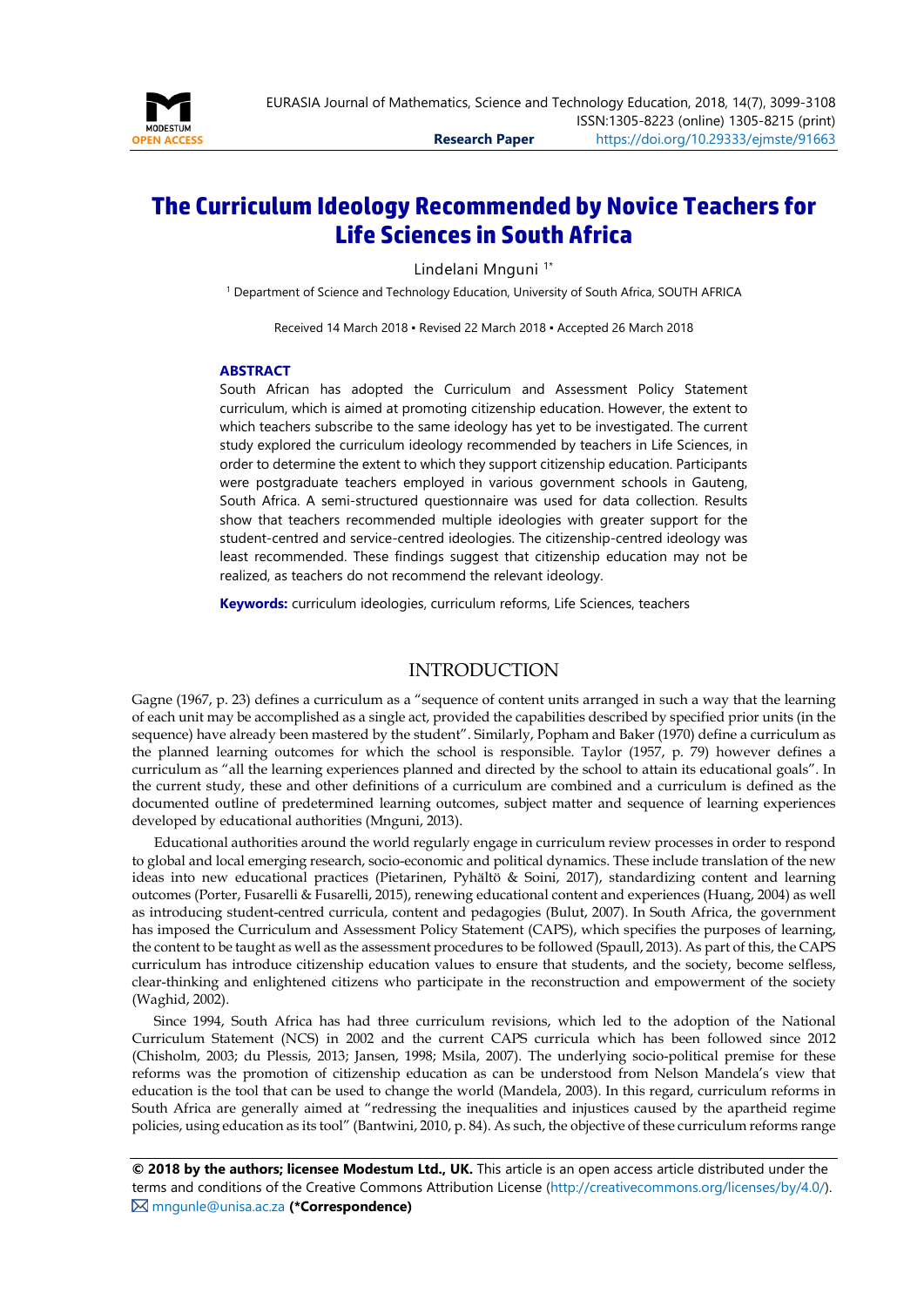#### **Contribution of this paper to the literature**

- The current research explored the curriculum ideology recommended by novice teachers for Life Sciences.
- Teachers recommended the student-centred and service-centred ideologies.
- The citizenship-centred ideology which supports citizenship education was least recommended. As a result, citizenship education envisage in the Life Sciences curriculum may not be realized.

from cleansing syllabi of racist language and controversial and outdated content, to the introduction of content and pedagogy which promotes social justice as defined in the Constitution of the Republic of South Africa (du Plessis, 2013; Van Deventer, 2009). However, regardless of these curriculum reforms, poor student performance and a number of socio-scientific challenges remain well founded as evidenced in the recent so-called *#FeesMustFall*  university student protests (Luescher, Loader & Mugume, 2017). In these protests, students and academics called amongst other things for the decolonization and Africanization of the curriculum by teaching context-specific content knowledge (Le Grange, 2016). This is because researchers, students and members of the society in general have identified a lack of curriculum relevance as related to the poor implementation of curriculum reforms (Stuckey, Hofstein, Mamlok-Naaman & Eilks, 2013). What is not well documented however are the ideological impediments that hinder the effective implementation of the curriculum reforms.

### **Role of Teachers in Curriculum Reform**

Alsubaie (2016) argues that teachers are the most important people in the implementation of curriculum reforms. Teachers are viewed as significant agents of curriculum change and their preparedness to adopt curriculum reforms is crucial in shaping the success or failure of curriculum change (Lee, Yin, Zhang & Jin, 2011). As such, it is imperative that teachers be intrinsically involved in curriculum development. If not, then teachers are burdened with the need to learn the curriculum and adjust their preferred curriculum ideologies, teaching philosophies and methods to suit the needs of the new curriculum. In these instances, teachers may be confronted with circumstances that limit their effectiveness, which may lead to regular and harsh public criticism due to poor student performance (Eacute & Esteve, 2000).

Another key factor in the success of implementing curriculum reform is teacher preparedness to adopt new curriculum ideologies, new content and new ways of teaching as may be required in the reformed curriculum (Lee & Yin, 2005). Sadly, however, there is evidence that teachers are not always empowered to implement curriculum reforms (Alsubaie, 2016). Pre-service and in-service teacher-training programmes tend to focus only on pedagogical content knowledge rather than curriculum theory including ideologies that inform curricula (Mnguni, 2013; Sweetland & Hoy 2000). Kelchtermans (2005) also argues that underlying teaching philosophies, teachers' emotions and normative beliefs, which are grounded on structural condition of the teaching job, are often ignored in curriculum reformation. This is in line with Ajzen (1991), who argues that behaviour such as teaching is associated with normative beliefs. Consequently, if curriculum reforms impose different normative beliefs they may trigger intense resistance (Bantwini & King-McKenzie, 2011). It is for this reason that the current researcher explores teachers' recommended curriculum ideology in order to determine possible areas of conflict between teachers and the curriculum. A curriculum ideology refers to,

*"the overarching aims or purposes of education, the nature of the child or student, the way learning must take place, the role of the teacher during instruction, the most important kind of knowledge that the curriculum is concerned with and the nature of this kind of knowledge, and the nature of assessment" (Schiro, 2008: 7).*

Of significance in the current research is not teacher preparedness to implement a curriculum as this has been exhaustively explored (e.g. Ramatlapana & Makonye, 2012). Instead, the researcher was more interested in determining whether teachers' recommended curriculum ideologies would support citizenship education. This is because Goodlad and associates (1979) suggest that there are at least five different levels of a curriculum, namely, the ideological, formal, perceived, operational and the experienced levels of the curriculum. As such, curriculum reforms at any one level are not guaranteed to be transferred to another. In fact Kurz, Elliott, Wehby and Smithson (2010) show that there are instances where the intended, planned and enacted curricula are not aligned leading to poor implementation of curriculum reforms. Other researchers (e.g. Bantwini, 2010; Mnguni, 2017) have also shown that differing ideologies may trigger misinterpretations and alternative interpretations during the translation of the curriculum through the different levels. One wonders therefore whether teachers share the same curriculum ideologies with the curriculum.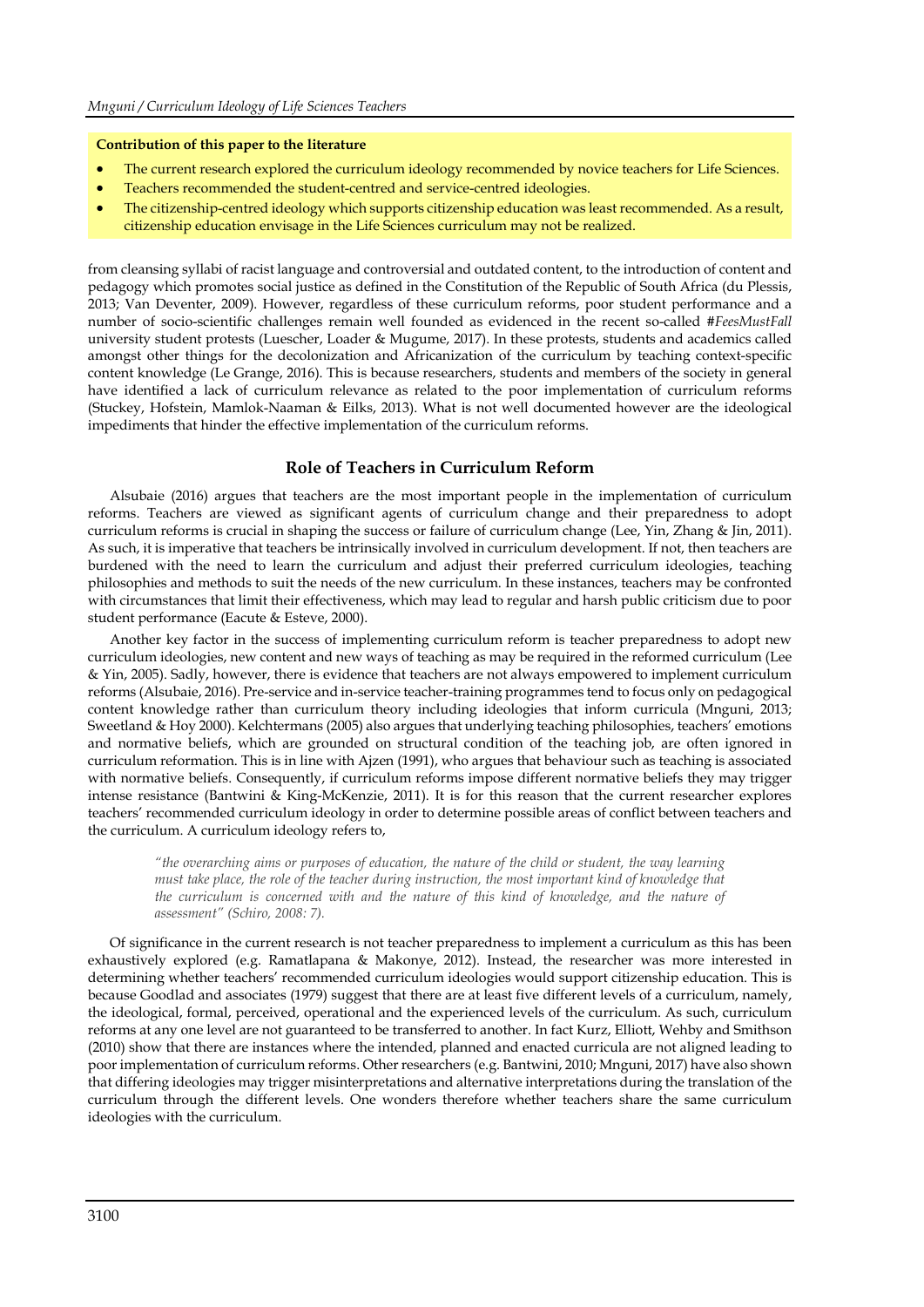| Table 1. A comparison of curriculum ideologies (adapted from Schiro, 2008) |                                                    |                                                                |                                                                 |                                                             |                                                                            |
|----------------------------------------------------------------------------|----------------------------------------------------|----------------------------------------------------------------|-----------------------------------------------------------------|-------------------------------------------------------------|----------------------------------------------------------------------------|
| <b>Curriculum features</b>                                                 |                                                    | <b>Discipline-centred</b><br>ideology                          | Service-centred<br>ideology                                     | <b>Student-centred</b><br>ideology                          | <b>Citizenship-centred</b><br>ideology                                     |
| Aim of the subject                                                         | Purpose for knowledge                              | Understanding                                                  | Doing / action                                                  | Actualizing oneself                                         | Interpret and<br>reconstruct society                                       |
| Content knowledge                                                          | Nature of knowledge                                | Didactic statements                                            | Capabilities for action                                         | Personal meanings                                           | Intelligence and a<br>moral stance                                         |
|                                                                            | Source of knowledge                                | Objective reality as<br>interpreted by<br>academic disciplines | Normative objective<br>reality as socially<br>interpreted       | Individuals' personal<br>creative response to<br>experience | Individuals'<br>interpretation of<br>society's past, present<br>and future |
| <b>Instructional Process</b>                                               | Learning viewed from                               | Transmitter                                                    | Transmitter                                                     | Receiver                                                    | Transmitter                                                                |
|                                                                            | Primary function of learning                       | Social transmission                                            | Social transmission                                             | Growth                                                      | Social transmission                                                        |
|                                                                            | Result of learning                                 | Changed mindset                                                | Changed behaviour                                               | Changed mindset                                             | Changed behaviour                                                          |
|                                                                            | Primary actor during<br>learning                   | Agent                                                          | Agent/student                                                   | Student                                                     | Agent/student                                                              |
|                                                                            | Student readiness                                  | Simplification of<br>difficult topics                          | Providing prerequisite<br>behavioural<br>capabilities           | Stages of growth                                            | Gestalt of prior<br>experience                                             |
| The student                                                                | Role during learning                               | Passive                                                        | Active                                                          | Active                                                      | Active                                                                     |
|                                                                            | Teachers focuses on                                | Student's mind                                                 | Student's behaviour                                             | Student's mind                                              | Student's behaviour                                                        |
|                                                                            | Teachers concerned with<br>children                | As they ought to be                                            | As they ought to be                                             | As they are                                                 | As they ought to be                                                        |
|                                                                            | Viewing children                                   | In relation to<br>standardized norms                           | In relation to<br>standardized norms                            | As individuals                                              | In relation to<br>standardized norms                                       |
| Teaching                                                                   | Role of teacher                                    | Transmitter                                                    | Supervisor                                                      | Facilitator                                                 | Colleague                                                                  |
|                                                                            | Standards used to measure<br>teacher effectiveness | Accurate presentation<br>of discipline                         | Efficiency of student<br>learning                               | Facilitation of<br>growth                                   | Effective transference<br>of the vision                                    |
|                                                                            | Teachers stimulate                                 | Uniformity                                                     | Uniformity                                                      | Diversity                                                   | Uniformity                                                                 |
|                                                                            | Teachers                                           | Directly implement<br>curriculum                               | Directly implement<br>curriculum                                | Adapt curriculum<br>(according to<br>children's needs)      | Adapt curriculum<br>(according to social<br>concerns)                      |
|                                                                            | Media used during learning                         | Didactic discourse                                             | Programmed<br>instruction                                       | Child-environment<br>interaction                            | Group dynamics                                                             |
|                                                                            | Intent of teaching                                 | a discipline                                                   | To advance students in To prepare students to<br>perform skills | To stimulate child<br>growth                                | To acculturate<br>students into<br>educators' vision                       |
| Assessment                                                                 | Purpose of evaluation to the<br>evaluator          | Rank students for a<br>future in the discipline                | Certify that students<br>have the skills                        | Diagnose students'<br>abilities to facilitate<br>growth     | Measure student<br>progress with respect<br>to ability                     |
|                                                                            | Nature of assessment tools                         | Norm reinforced                                                | Criterion reinforced                                            | Informal subjective<br>diagnosis                            | Informal subjective<br>diagnosis                                           |
|                                                                            | Assessments are                                    | Objective                                                      | Objective                                                       | Subjective                                                  | Subjective                                                                 |
|                                                                            | Point of assessment                                | After instruction                                              | After instruction                                               | During instruction                                          | During instruction                                                         |

### **Theoretical Framework of the Research**

The current research adopted Schiro's (2008) curriculum ideologies as a framework (**Table 1**). This is because Schiro (2008) provides a condensed summary of ideologies based on various curriculum ideologies documented in literature. He shows that there are at least four ideologies. These are defined here as discipline-centred ideology, service-centred ideology, student-centred ideology and citizenship-centred ideology. Each ideology is based on the view that there are six components of the curriculum through which a curriculum ideology could be understood. These are the purpose of the subject, the nature of knowledge, the instructional process (including teaching and learning), the role of the teachers, the role of the students and the assessment.

The primary objective of the discipline-centred ideology is transmitting discipline-specific knowledge, by teaching students epistemological and ontological principles of the discipline (Schiro, 2008). This is done to preserve the autonomy of academic disciplines and the associated knowledge (Cotti & Schiro, 2004; Ravitch, 2000; Schiro, 2008). The curriculum in this ideology is regarded as unchallengeable high ground and impregnable fortresses that is immune to the effects of curriculum reform and socio-political dynamics (Goodson, 1992; Kliebard, 2004; Venville, Wallace, Rennie & Malone, 2002).

The service-centred ideology shifts the focus from the discipline to the society, particularly the services that the graduate must offer (Schiro, 2008). In this ideology therefore, faculty is responsible for identifying societal problems and then develop learning programmes that will help students develop necessary skills required in providing services to the society. The learning programmes therefore are systematically derived from a particular role, or task,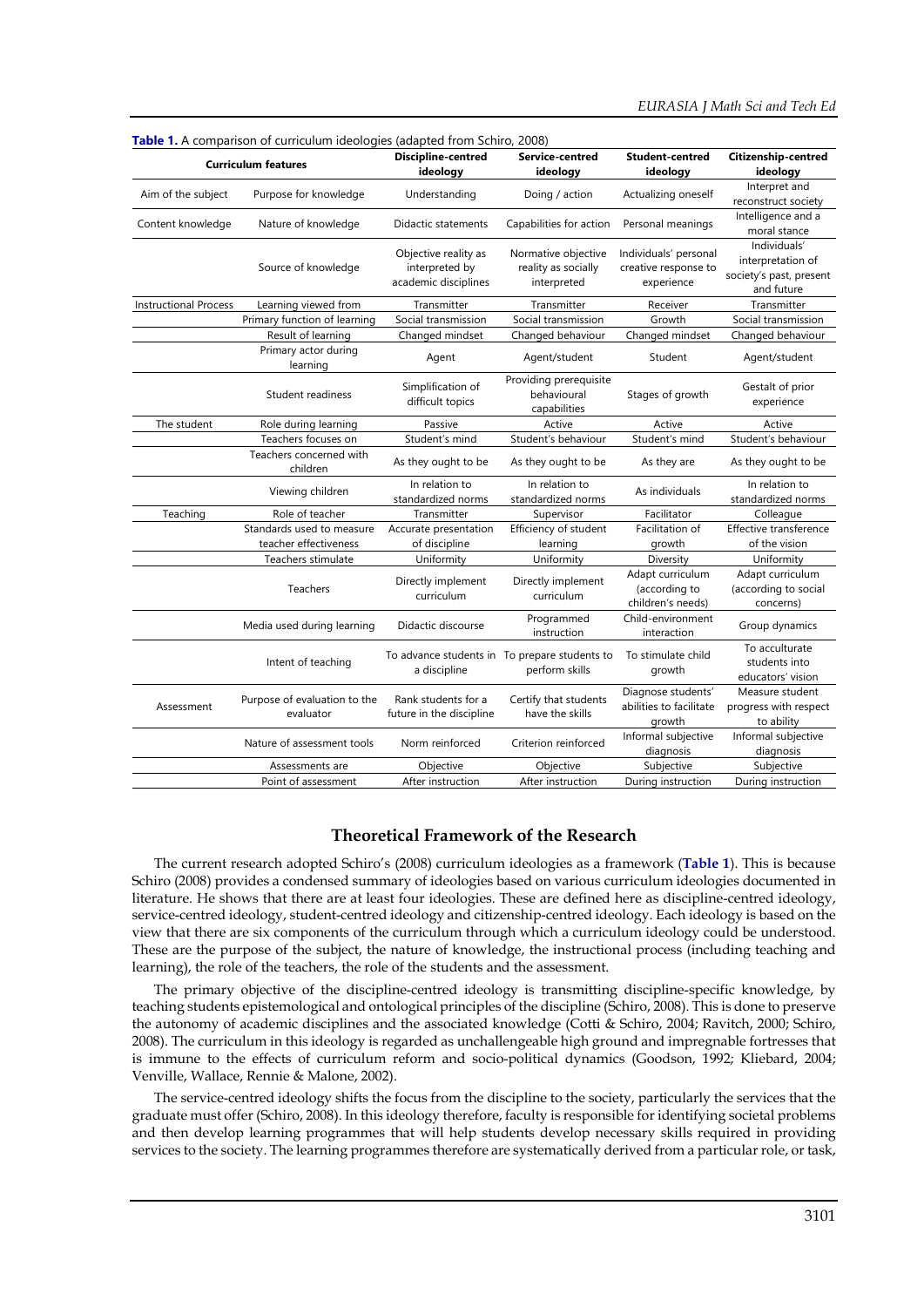considered important to do a particular job (Abbatt & McMahon, 1993). Curriculum designers in this regard identify and transform knowledge and skills into learning objectives, which in turn are arranged into learning experiences.

In the student-centred ideology, teaching and learning is focused on the student, his interests and abilities and students are allowed to construct their own knowledge and develop skills (Schiro, 2008). Teaching therefore is a nurturing process where teachers are facilitators and mentors. The student-centred ideology is founded on the idea that "artisans learn to forge by forging, to carve by carving, to paint by painting...let children learn to write by writing, to sing by singing, and to reason by reasoning" (Schiro, 2008, p. 112). It is based on the notion that students' natural abilities and interests should be central to teaching to facilitate the growth of students by helping them develop their skills and abilities further.

Citizenship-centred ideology is seen as the ideology that supports principles of citizenship education (Mnguni, 2017). In this ideology, students are viewed as members of the community in which they live; who have the ability to influence and be influenced by the norms, values and practices of their societies through intelligence and knowledge (Cotti & Schiro, 2004). Central to a citizenship-centred ideology therefore is the view that students must acquire knowledge and skills that will enable them to identify social ills and be able to reconstruct these into social benefits. This however means teaching and learning must occur within community settings, rather than isolated school classrooms that are divorced from the community, so that everyday dynamics of the society are an integral part of the curriculum. It is this form of education that could foster citizenship (Mnguni, 2013).

Research has shown nonetheless that curriculum ideologies are only ideals (Mnguni, 2013). In reality, curricula tend to have a mélange of ideologies, slightly preferring one view over others in particular aspects (Mnguni, 2017; Kliebard, 2004). What is important however is that curriculum designers and teachers have an understanding of the founding curriculum theory of their respective curriculum and minimize confusion in terms of their curriculum and instructional design, confusion that may lead to teaching and learning difficulties.

### **Aim of the Research**

Emanating from the above discourse, the aim of the current research was to investigate the curriculum ideology recommended by South African novice teachers in Life Sciences, in order to determine the extent to which they support citizenship education. The research question in this regard was:

#### *Which curriculum ideology do novice teachers recommend should inform Life Sciences?*

A response to this question would be significant to teacher-training institutions and curriculum designers, as it would demonstrate possible discrepancies between teachers' recommended ideology and the curriculum intentions, which may compromise the effective implementation of the curriculum thereby compromising the realization of its intentions.

### METHODOLOGY

#### **Research Design**

In pursuing the current research, the researcher adopted a multiplistic realism research paradigm. This paradigm was selected because of its flexibility in accommodating mixed-methods and multiplistic epistemologies (Krauss, 2005). As a result, the researcher followed the explanatory concurrent mixed-method approach for data collection where the open-ended qualitative data were used to explain the closed-ended quantitative data.

#### **Sampling**

Concerning selecting participant, the researcher followed a non-probability convenience sampling approach to select forty-two novice Life Sciences teachers, who were part-time Bachelor of Education Honours students majoring in Science Education, with particular interest in Biology Education. Life Sciences is a school subject, previously known as biology, which is taught in Grades 10 to 12. The participants had completed a Bachelor's degree in Education in the previous two years. In the undergraduate programme all participants were exposed to the structure and contents of the CAPS Life Sciences (Department of Basic Education 2011). This included reading through the curriculum documents, preparing lesson plans guided by the CAPS Life Sciences as well as implementing aspects of the curriculum during teaching practice. They had all passed related examinations. Thirtysix percent (36%) of the participants identified themselves as male, while 66% identified as female. Forty three percent (43%) of the participants were working in well-resourced schools, while 57% were from under-resourced schools. All participants were either in their first or second year of work as Life Sciences teachers in government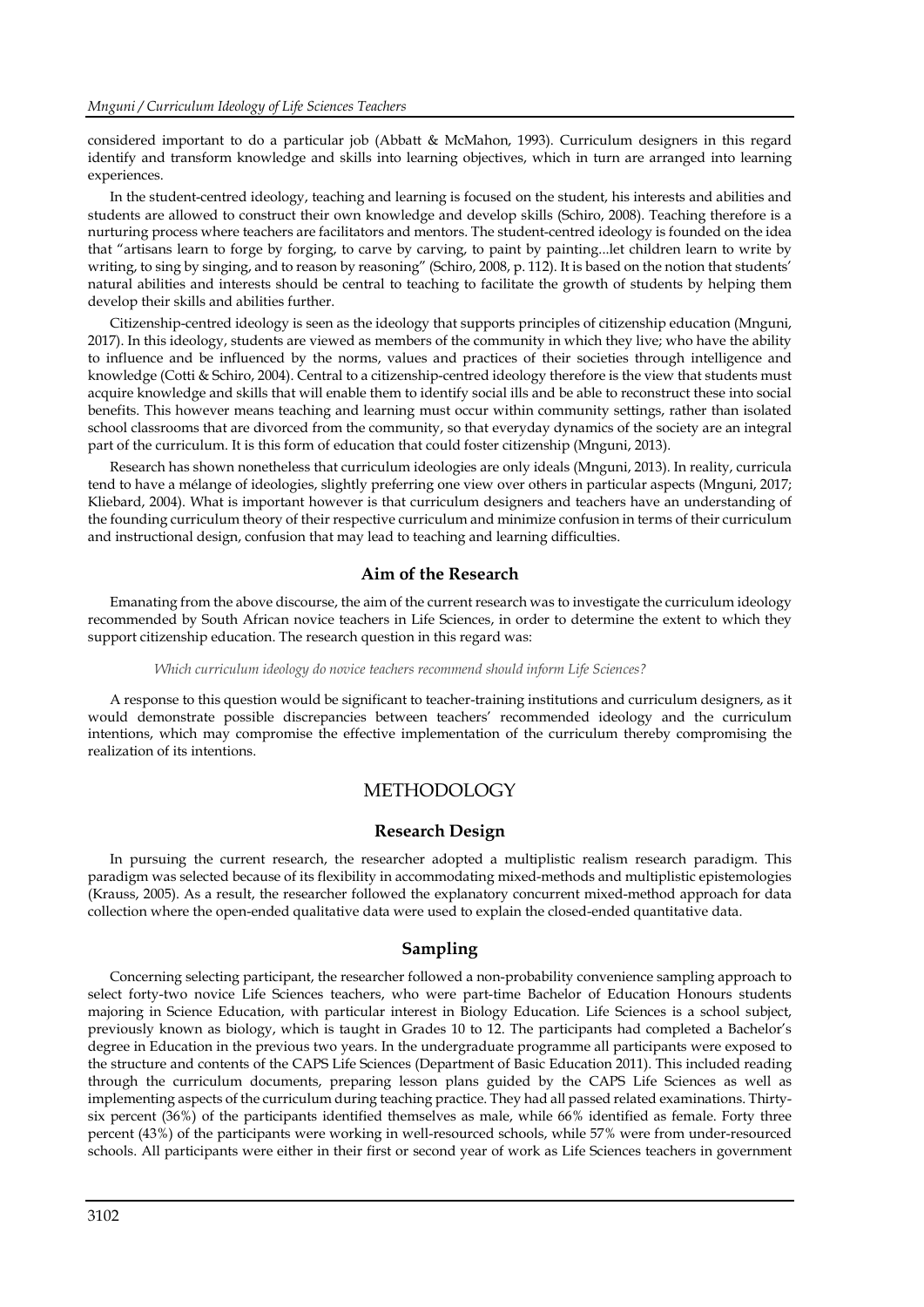schools in Gauteng in which the CAPS Life Sciences curriculum was mandatory. These relatively novice teachers were selected in order to determine their recommendations based solely on theoretical knowledge rather than extensive experience. Further research is being carried out to determine experienced teachers recommendations. Participation in the research was voluntary and carried no incentives to the participants. The research was granted ethical clearance by the university in which it was carried out (Ethical Clearance Number: 2015-066).

### **Data Collection**

During the research, participants were first given two one hour lectures on curriculum ideologies by the researcher who is a science education curriculum specialist, based on Schiro's (2008) and Mnguni's (2013) research on curriculum ideologies. This was to provide participants with an understanding of the concept of curriculum ideology as well as the different types of curriculum ideologies. No content knowledge assessment was conducted following these lectures. A week after the lectures, the participants were indirectly asked to recommend the curriculum ideology that should inform the purpose of the Life Sciences, the nature of knowledge in Life Sciences, the instructional process (including teaching and learning), the role of the teachers, the role of the students and the assessment in Life Sciences and ultimately the subject itself. To do this, participants were asked to respond to a semi-structured questionnaire, which was made up of six questions. Each question represented the six components of the curriculum (Schiro, 2008; Mnguni, 2013). Within each were four statements summarizing each curriculum ideology in no particular order. These statements were adapted from Schiro's (2008) standard inventory for curriculum analysis aimed at determining a curriculum ideology. Participants were therefore asked to rank these statements in the order of what they perceived, based on their training should be the primary focus in Life Sciences. Participants were not told that the statements were representing the ideologies. They were however asked to explain their ranking of the statements. A panel of three independent science education curriculum experts who confirmed content and face validity evaluated the questionnaires used in the research. The questionnaire was also piloted on a group of final year Bachelor of Education students where reliability was tested. The reliability coefficient in this regard was .78.

### **Data Analysis**

For example, one question asked the participants to read statements a – d below carefully and then rank the statements from 1 to 4, placing:

*1 - next to the statement that they recommend should be the first priority of Life Sciences* 

*2- next to the statement that they recommend should be the second priority of Life Sciences* 

*3- next to the statement that they recommend should be the third priority of Life Sciences* 

*4- next to the statement that they recommend should be the fourth priority of Life Sciences* 

Participants were allowed to place the same priority on different statements where they thought it was necessary.

- a) The purpose of Life Sciences should be to provide an enjoyable, stimulating, students-centred environment organized around the developmental needs and interests of students as those needs and interests present themselves from day to day.
- b) The purpose of Life Sciences should be to provide students with the ability to perceive problems in society, envision a better society, and act to change society so that there is social justice and a better life for all people.
- c) The purpose of Life Sciences should be to provide should be the creation of communities where the accumulated knowledge of the culture is transmitted to the students.
- d) The purpose of Life Sciences should be to provide should be the fulfillment of the needs of society by efficiently training students to function as mature constructive members of society

While the above statements have overlaps between the different ideologies, each one of them predominantly reflects the principles of a specific curriculum ideology (see **Table 1**, Schiro, 2008). Statement a) to d) above reflected a predominantly student-centred ideology, citizenship-centred ideology, discipline centred ideology and servicecentred ideology respectively. The responses were then quantified descriptively to determine the ranking patters of the different ideologies amongst the participants.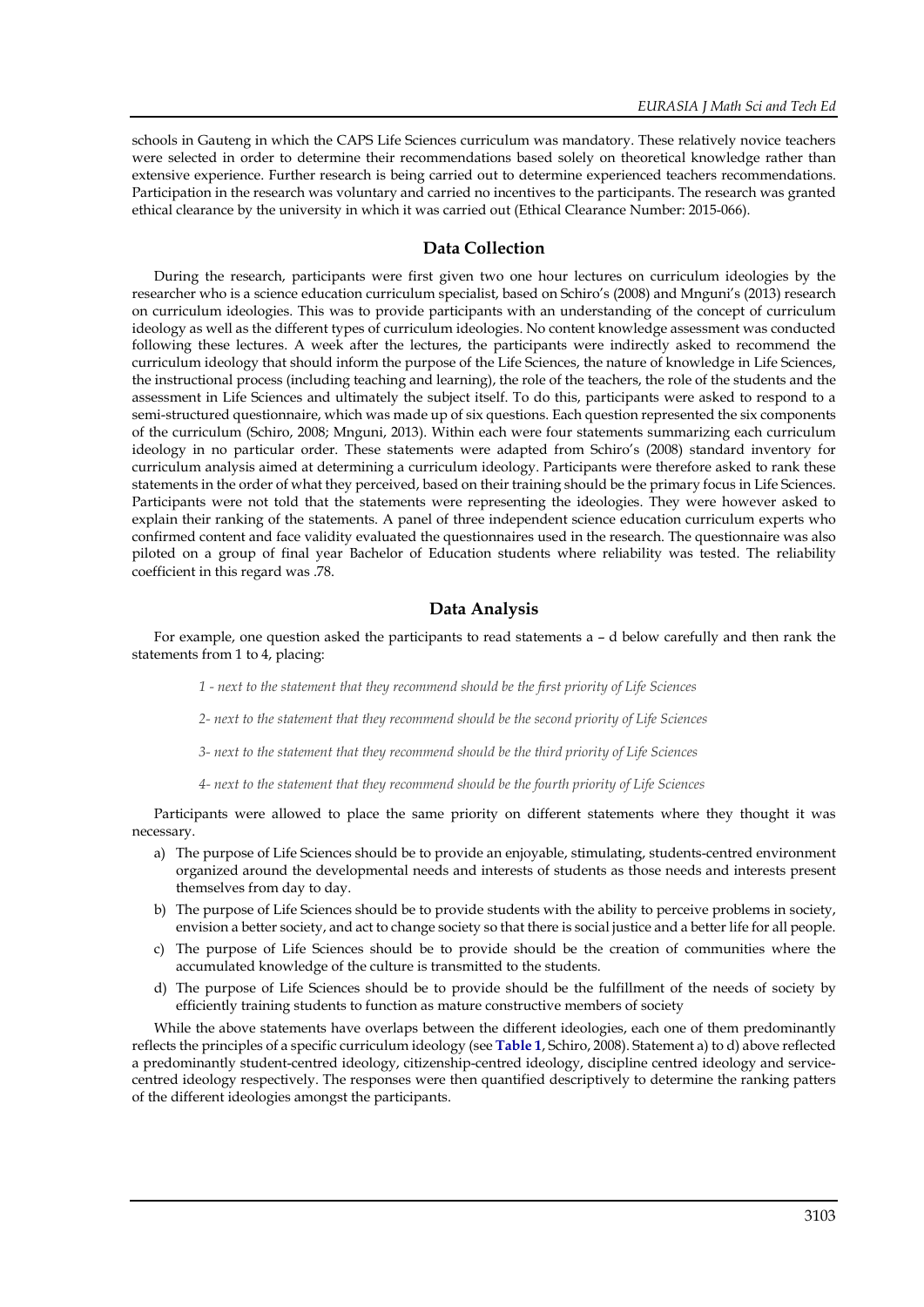

**Figure 1.** Participants' recommended ideology for Life Sciences

### RESULTS OF RESEARCH

The percentage scores presented below are non-cumulative given the fact that respondents were asked to rank the statements in order of their recommendation, where some statements were ranked equally.

Results (**Figure 1**) show that the most recommended curriculum ideology amongst the participants was the student-centred ideology (61%), followed by service-centred (46%). The citizenship-centred ideology was least recommended with only 34% of the participants supporting it. The student-centred ideology was recommended by over 50% of the participants in five of the six components of the curriculum (see **Figure 1**). In fact, the studentcentred ideology received the lowest score only in the instructional process, where it was recommended third. The citizenship-centred ideology was the least recommended, by less than 30% of the participants in four of the six components of the curriculum. It however received the second highest recommendation in the purpose of the subject.

Statistical analysis of the data showed that gender does not correlate with the recommended curriculum ideology as well as between the type of school (well-resourced and under-resourced) and the recommended curriculum ideology ( $p > .001$ ).

### **Purpose of Life Sciences**

Looking at the purpose of the subject, results show that the student-centred ideology was the most recommended amongst the participants (ranked first by 71% of the participants) while service-centred was least recommended. Most participants (71%) indicated that "Life Sciences classrooms should be an enjoyable, stimulating, students-centred environment organized around the developmental needs and interests of students as those needs and interests present themselves from day to day". The citizenship-centred ideology received the second most recommendation with 64% of the participants suggesting that "Life Sciences should provide students with the ability to perceive problems in society, envision a better society, and act to change society so that there is social justice and a better life for all people."

### **Nature of Knowledge**

Regarding the nature of knowledge, participants' recommendation was in line with the student-centred ideology. Here 57% of the participants indicated that "the knowledge of most worth is the personal meaning of oneself and of one's world that comes from one's direct experience in the world and one's personal response to such experience." The participants least recommended the discipline-centred ideology with only 7% indicating that "the knowledge of most worth is the structured knowledge and ways of thinking that have come to be valued by the culture over time".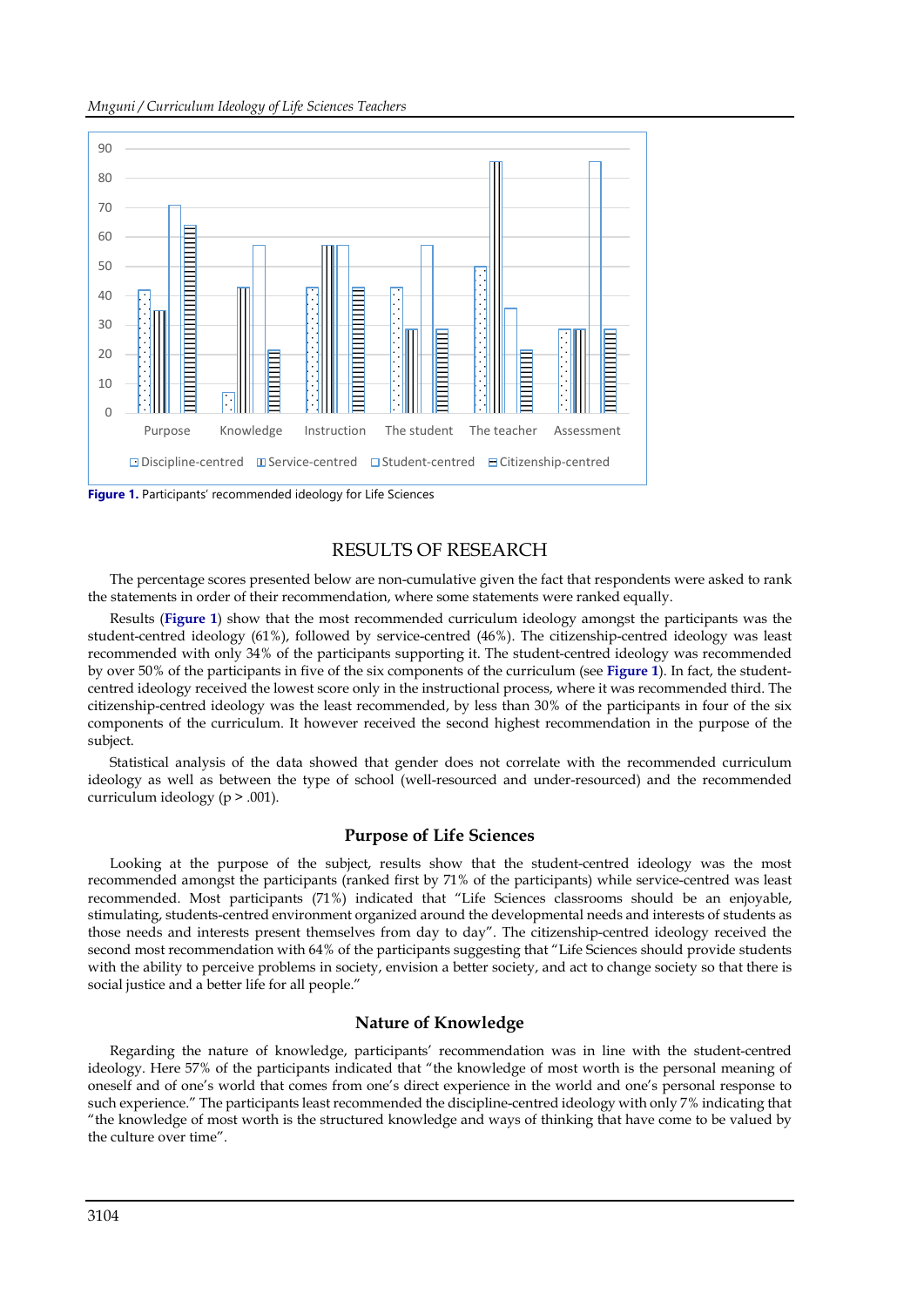### **Instructional Process**

There was no clear stand-out ideology recommended for the instructional process. For example, both the service-centred and student-centred ideologies were recommended by 57% of the participants, while both discipline-centred and citizenship-centred ideologies were recommended by 43% of the participants. Concerning service-centred, the participants indicated that "learning best proceeds when the student is presented with the appropriate stimulus materials and positive reinforcement." They also indicated that "learning best takes place when students are motivated to actively engage in experiences that allow them to create their own knowledge and understanding of the world in which they live" which is indicative of the student-centred ideology.

#### **Role of the Student**

Asked about the role of students during learning, most participants (57%) indicated that "studentship is essentially a time when students unfold according to their own innate natures, felt needs, organic impulses, and internal timetables. The focus is on students as they are during childhood rather than as they might be as adults." This view was indicative of the student-centred ideology. Twenty nine percent (29%) of the participants indicated that learning "is essentially a time for practice in and preparation for acting upon society to improve both oneself and the nature of society." This is indicative of the citizenship-centred ideology.

### **Role of the Teacher**

With regard to the role of the teacher, the majority of participates recommended the service-centred ideology (86%). Here the participants indicated that "teachers should be supervisors of learning, utilizing instructional strategies that will optimize student learning." Only a few participants (21%) were recommended the citizenshipcentred ideology indicating that "teachers should be companions to students, using the environment within which the students lives to help the students learn." Similarly, the student-centred ideology was also recommended by few participants with only 36% saying, "Teachers should be aids to students, helping them learn by presenting them with experiences from which they can make meaning".

### **Assessment**

Eighty six percent (86%) of the participants supported the student-centred ideology in relation to assessment. Participants in this regard indicated that "assessment should continuously diagnose students' needs and growth so that further growth can be promoted by appropriate adjustment of their learning environment. It is primarily for the students' benefit, not for comparing students with each other or measuring them against predetermined standards." All the other ideologies received a similar score of 28%.

### DISCUSSION OF THE RESULTS

Researchers (e.g. Alsubaie, 2016; Lee, et al., 2011) have pointed out that teachers are significant agents of curriculum change and their preparedness to adopt curriculum reforms is crucial in shaping the success or failure of curriculum change. This preparedness is improved through teacher training as suggested by Lee and Yin (2005). In light of this, the major finding of the current research was that most participating teachers recommended the student-centred ideology and service-centred ideology for Life Sciences. The majority of the teachers did not recommend the discipline-centred and citizenship-centred ideologies. According to Mnguni (2013) and Mnguni (2017) the discipline-centred and student-centred ideologies are most reflected in the Life Sciences curriculum document. Apparently therefore, the student-centred ideology is the only ideology recommended by both teachers and the curriculum document. In the student-centred ideology, students are active participants during learning. This ideology supports the stimulation of growth and development of students (Posner, 1992; Schiro, 2008). In fact, knowledge itself is derived from students' personal and creative response to social and academic experiences. In the student-centred ideology, knowledge is viewed as students' personal meanings as constructed by students themselves (Schiro, 2008; Cotti & Schiro, 2004). What is emerging from these findings therefore is that teachers may not always recommend the curriculum ideology reflected in the curriculum. The extent to which this may affect curriculum implementation needs exploration.

The researcher argues however that an "ideological conflict" may emerge because aspects of the student-centred ideology (supported by teachers and the curriculum document) are somewhat direct opposite those of the discipline-centred ideology, which is adopted by the Life Sciences curriculum but not recommended by teachers. The manifestation of this ideological conflict may be through a resistance in the implementation of the curriculum among teachers (Bantwini & King-McKenzie, 2011) who may not support the discipline-centred ideology. This may be exacerbated by the fact that the curriculum reforms in South African were meant to promote citizenship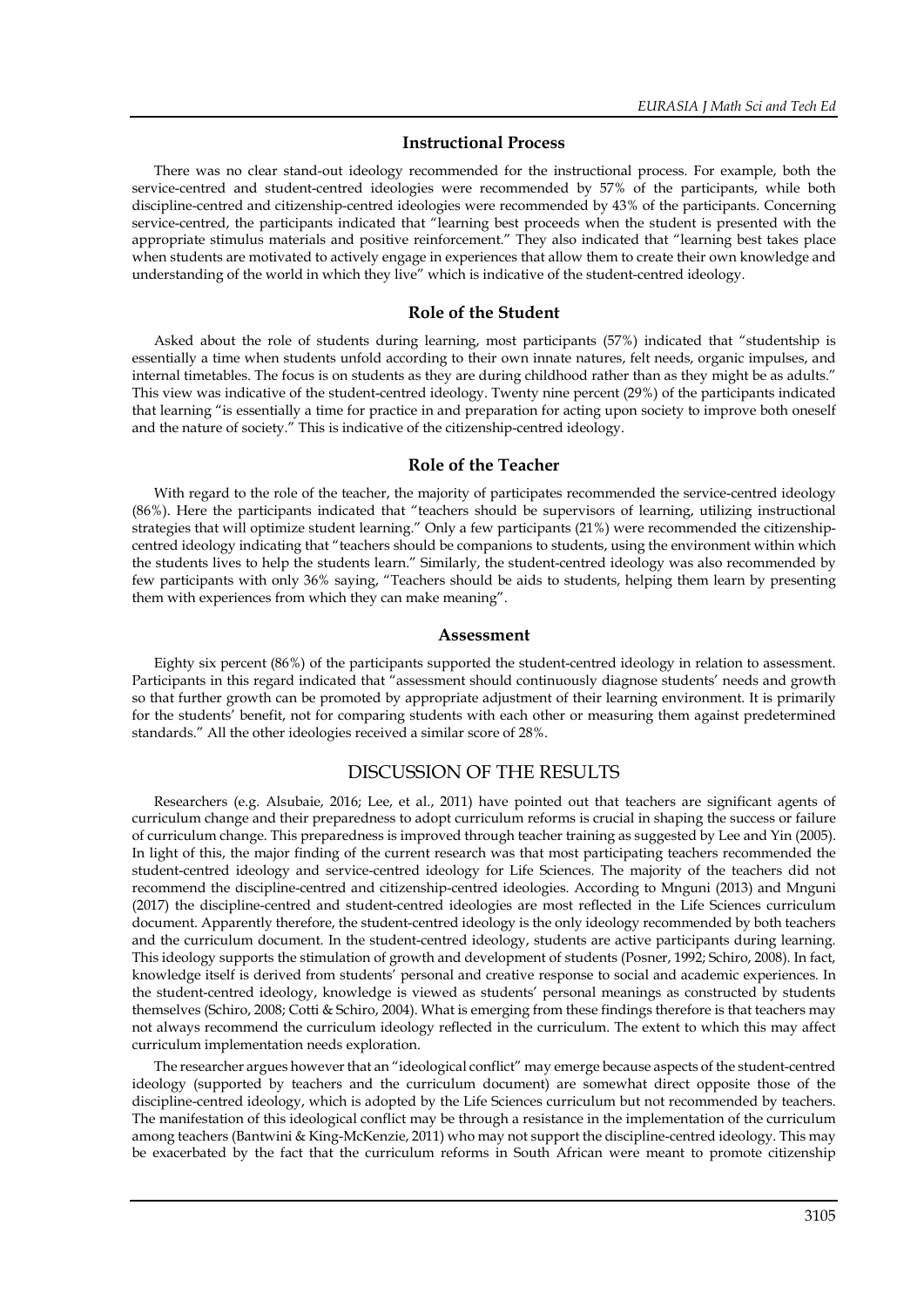education to ensure that students, and the society, become clear-thinking and enlightened citizens who participate in the reconstruction and empowerment of the society (Waghid, 2002). Yet as shown in the current and previous research (e.g. Mnguni, 2013), the Life Sciences curriculum and teachers do not recommend the citizenship-centred ideologies, which is fundamental to citizenship education. In the citizenship-centred ideology students are afforded an opportunity to interpret scientific knowledge within the context of their everyday life. By not recommending this ideology therefore, teachers may not integrate socio-scientific issues in their teaching, which are meant to bridge the gap between science and society. It is perhaps for this reason that Mnguni and Abrie (2012) as well as Mnguni, Abrie and Ebersöhn (2016) found that in Life Sciences students are taught HIV/AIDS knowledge as "academic knowledge" rather than "functional knowledge". As a result, students fail to apply this knowledge in their behavioural practices related to HIV/AIDS. The current researcher therefore posits that one of the reasons for this could be the apparent low support for the citizenship-centred ideology, which emphasizes the need to use lived experiences to teach scientific knowledge.

The current research also showed that the participating teachers recommended multiple ideologies. For example, teachers strongly support the service-centred ideology in the instruction process, but recommend the student-centred ideology for assessment. While it is probably impossible and not necessary for all teachers to adopt exclusively a single ideology (Mnguni, 2013), the researcher posits that the adoption of conflicting ideologies may be problematic. For example, interchanging ideologies in teaching and assessing may lead to learning difficulties for students, who are taught within one ideology and assessed in another.

### **CONCLUSION**

The findings of the current research shed some light into the apparent resistance into the implementation of the curriculum in South Africa. The researcher suggests that this resistance could stem from ideological conflict between teachers and the curriculum on the purposes of education, the nature of the student, the way learning must take place, the role of the teacher during instruction, the nature of knowledge, and the nature of assessment. The researcher also argues that the lack of consistency in the recommended curriculum ideology among teachers may lead to added challenges regarding the implementation of new curricula. The researcher also concludes that the aspirations of the democratic South Africa to adopt citizenship education may not be realized due to minimal support for the citizenship-centred ideology.

While teacher-training programmes were not evaluated in the current research, the researcher believes that it is imperative that curriculum theory and curriculum design related to curriculum reforms must be addressed significantly. Further research is required however to determine possible links between conflicting ideologies and the implementation of the curriculum. Research is also required to determine the curriculum ideology of teachers, including experienced teacher, at a larger scale and across different school subjects.

### ACKNOWLEDGEMENTS

The South African National Research Foundation (NRF) is appreciated for funding the research (GUN 99210).

#### **REFERENCES**

- Abbat, F., & McMahon, R. (1993). *Teaching health-care workers: A practical guide*. Houndmills: MacMillan Education Ltd.
- Ajzen, I. (1991). The theory of planned behaviour. *Organizational Behaviour and Human Decision Processes, 50*, 179– 211. [https://doi.org/10.1016/0749-5978\(91\)90020-T](https://doi.org/10.1016/0749-5978(91)90020-T)
- Alsubaie, M. A. (2016). Curriculum Development: Teacher Involvement in Curriculum Development. *Journal of Education and Practice, 7*(9), 106-107.
- Bantwini, B. D. (2010). How teachers perceive the new curriculum reform: Lessons from a school district in the Eastern Cape Province, South Africa. *International Journal of Educational Development, 30*(1), 83-90. <https://doi.org/10.1016/j.ijedudev.2009.06.002>
- Bantwini, B. D., & King-McKenzie, E. L. (2011). District officials' assumptions about teacher learning and change: Hindering factors to curriculum reform implementation in South Africa. *International Journal of Education, 3*(1), 1-25. <https://doi.org/10.5296/ije.v3i1.655>
- Bulut, M. (2007). Curriculum Reform in Turkey: A Case of Primary School Mathematics Curriculum. *Eurasia Journal of Mathematics, Science & Technology Education, 3*(3), 203–212. <https://doi.org/10.12973/ejmste/75399>
- Chisholm, L. (2003). The state of curriculum reform in South Africa: The issue of Curriculum 2005. *State of the Nation South Africa*, *2004*, 268-289.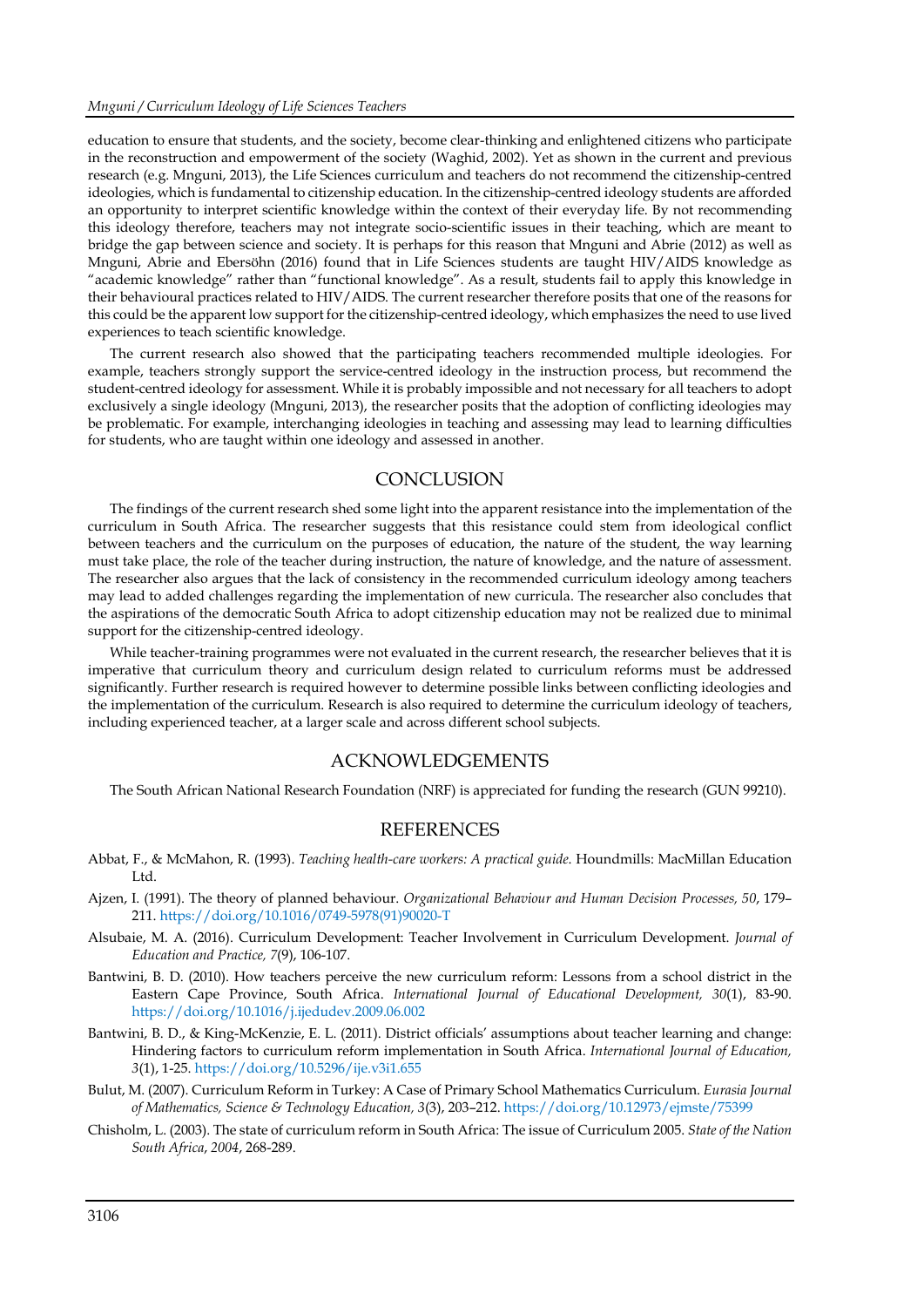- Cotti, R., & Schiro, M. (2004). Connecting teacher beliefs to the use of children's literature in the teaching of mathematics. *Journal of Mathematics Teacher Education, 7*(4), 329-356. [https://doi.org/10.1007/s10857-004-](https://doi.org/10.1007/s10857-004-1787-z) [1787-z](https://doi.org/10.1007/s10857-004-1787-z)
- Department of Basic Education. (2011). Life Sciences. Curriculum and Assessment Policy Statement Grade 10-12. ISBN: 978-1-4315-0578-4. Retrieved from [www.thutong.doe.gov.za](http://www.thutong.doe.gov.za/)
- Du Plessis, E. (2013). Introduction to CAPS. *Curriculum & Instructional Studies*, Unisa.
- Eacute, J., & Esteve, M. (2000). The transformation of the teachers' role at the end of the twentieth century: New challenges for the future. *Educational Review, 52*(2), 197-207. <https://doi.org/10.1080/713664040>
- Gagne, R. M. (1967). Curriculum research and the promotion of learning. *Perspectives of curriculum evaluation*, 19-38.
- Goodlad, J. I., & Associates. (1979). *Curriculum inquiry: the study of curriculum practice*. New York: McGraw-Hill.
- Goodson, I. F. (1992). On curriculum form: Notes toward a theory of curriculum. *Sociology of education*, 66-75. <https://doi.org/10.2307/2112693>
- Huang, F. (2004). Curriculum reform in contemporary China: Seven goals and six strategies. *Journal of Curriculum Studies, 36*(1), 101-115. <https://doi.org/10.1080/002202703200004742000174126>
- Jansen, J. D. (1998). Curriculum reform in South Africa: A critical analysis of outcomes‐based education. *Cambridge journal of education*, *28*(3), 321-331. <https://doi.org/10.1080/0305764980280305>
- Kelchtermans, G. (2005). Teachers' emotions in educational reforms: Self-understanding, vulnerable commitment and micropolitical literacy. *Teaching and Teacher Education, 21*(8), 995-1006. <https://doi.org/10.1016/j.tate.2005.06.009>
- Kliebard, H. M. (2004). *The struggle for the American curriculum 1893–1958* (3rd ed). New York: Routledge Falmer.
- Krauss, S. E. (2005). Research paradigms and meaning making: A primer. *The qualitative report, 10*(4), 758-770.
- Kurz, A., Elliott, S.N., Wehby, J. H., & Smithson, J. L. (2010). Alignment of the intended, planned and enacted curriculum in general and special education and its relation to student achievement. *The Journal of Special Education, 44*(3), 131-145. <https://doi.org/10.1177/0022466909341196>
- Le Grange, L. (2016). Decolonising the university curriculum: leading article. *South African Journal of Higher Education*, *30*(2), 1-12.
- Lee, J. C. K., & Yin, H. B. (2005). Teacher receptivity to and concerns about curriculum change: An exploration of research on curriculum implementation. *Journal of Educational Research and Development, 1*(1), 107-128.
- Lee, J. C. K., Yin, H. B., Zhang, Z. H., & Jin, Y. L. (2011). Teacher empowerment and receptivity in curriculum reform in China. *Chinese Education & Society, 44*(4), 64-81. <https://doi.org/10.2753/CED1061-1932440404>
- Luescher, T., Loader, L., & Mugume, T. (2017). #FeesMustFall: An Internet-age student movement in South Africa and the case of the University of the Free State. *Politikon*, *44*(2), 231-245. <https://doi.org/10.1080/02589346.2016.1238644>
- Mandela, N. (2003). Lighting your way to a better future. *Speech delivered at the launch of Mindset Network. Planetarium, University of Witwatersrand, Johannesburg, South Africa*, *16*.
- Mnguni, L. (2013). The curriculum ideology of the South African secondary school Biology. *South African Journal of Education, 33*(2), 1-11. <https://doi.org/10.15700/saje.v33n2a700>
- Mnguni, L. (2017). "Ideological wars" in the South African Natural Sciences & Technology and Life Sciences curricula. *12th Conference of the European Science Education Research Association (ESERA).* 21-25 August 2017, Dublin City University, Ireland.
- Mnguni, L. E., & Abrie, A. L. (2012). HIV/AIDS content knowledge and modes of presentation in Biology for effective use in everyday life. *Journal of Biological Education, 46*(4), 226-233. <https://doi.org/10.1080/00219266.2012.716778>
- Mnguni, L. E., Abrie, A. L., & Ebersöhn, L. (2016). The Relationship between Scientific Knowledge and Behaviour:<br>An HIV/AIDS Case. *Journal of Biological Education*, 50(2), 147-159. An HIV/AIDS Case. *Journal of Biological Education, 50*(2), 147-159. <https://doi.org/10.1080/00219266.2015.1007888>
- Msila, V. (2007). From apartheid education to the Revised National Curriculum Statement: Pedagogy for identity formation and nation building in South Africa. *Nordic Journal of African Studies*, *16*(2), 146-160.
- Pietarinen, J., Pyhältö, K., & Soini, T. (2017). Large-scale curriculum reform in Finland–exploring the interrelation between implementation strategy, the function of the reform, and curriculum coherence. *The Curriculum Journal*, *28*(1), 22-40. <https://doi.org/10.1080/09585176.2016.1179205>
- Popham, W. J., & Baker, E. I. (1970). *Systematic instruction*. Englewood Cliffs, NJ: Prentice Hall.